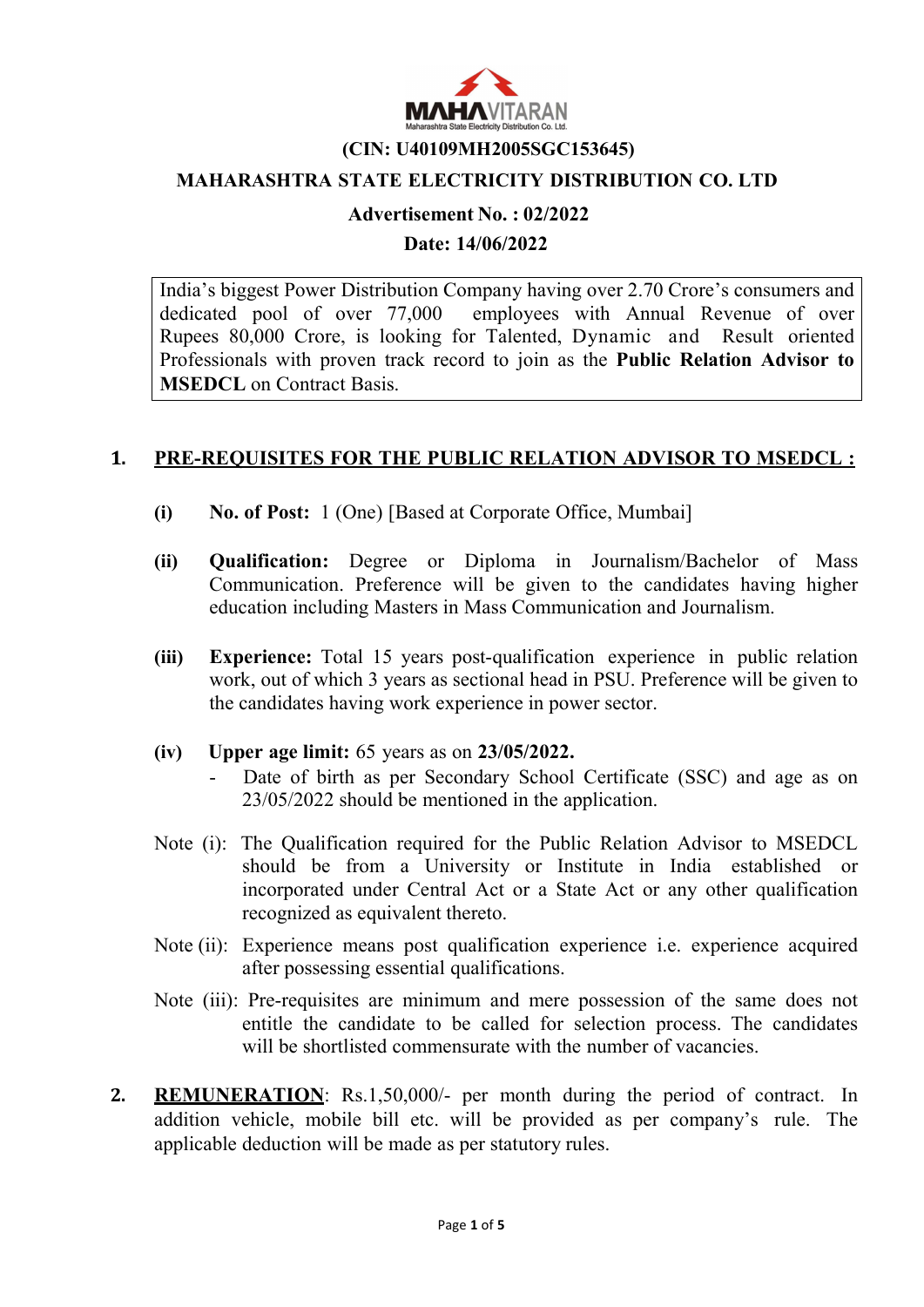# 3. PERIOD OF CONTRACT:

The period of contract will be of 1 (one) year from joining. However it will be extended subject to satisfactory performance and requirement of company.

## 4. TIME SCHEDULE:

- Last date of receipt of application : 22/06/2022

# 5. APPLICATION FEE:

5.1 Candidates shall pay the requisite fee by way of demand draft favouring "Maharashtra State Electricity Distribution Company Limited, Mumbai" as below :

## Rs.708 ( Including CGST & SGST)

- 5.2 Fees in the form of the Postal Order/Money Order/Cash will not be accepted.
- 5.3 In case the selection process could not be conducted for any reason, the fees paid will not be refunded.
- 5.4 The candidate should write his/her full name on the backside of the Demand Draft.

## 6. HOW TO APPLY:

- 6.1 Candidates are required to have a valid personal email ID. It should be kept active during the recruitment process. The company will send intimation about selection process through the registered email ID. Under no circumstances, he/she should share/ mention email ID to/ or of any other person.
- 6.2 In case, a candidate does not have a valid personal email ID, he/she should create his/ her new email ID before submitting application form.
- 6.3 Candidates should paste recent photograph & sign the application.
- 6.4 Incomplete applications and those not supported by self-attested copies of certificates are liable to be summarily rejected.

## 6.5 The candidates who have applied earlier (with Demand Draft) for the Public Relation Advisor to MSEDCL (Advt. No.01/2022) and fall with in the modified conditions need not apply again. Their application will be considered for this advertisement subject to fulfilling advertised criteria.

- 6.6 The name of the candidate or his / her father / husband name, etc. should be spelt correctly in the application as it in the certificates/ mark sheets. Any unjustifiable change/alteration found may disqualify the candidature.
- 6.7 Candidates are required to retain a photocopy of application submitted by them. Candidates are advised to preserve these details for future use. No Call letters will be dispatched by post or courier etc.
- 6.8 Applications received after due date will not be entertained. The Company is not responsible for postal delay.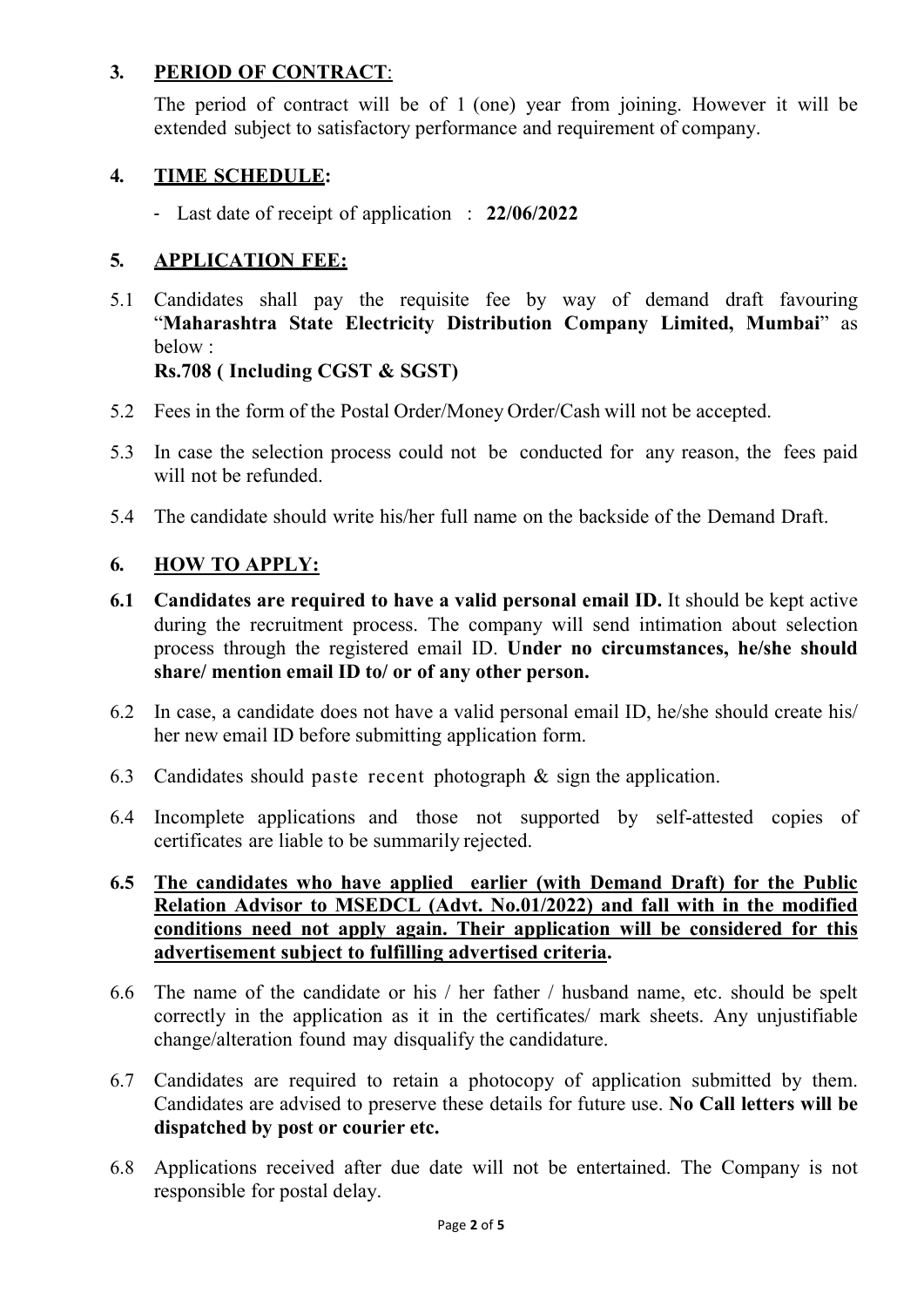6.9 Send your application form along with attested copies of certificates in support of qualification, experience, age etc. to the office of the General Manager (HR), Maharashtra State Electricity Distribution Company Limited, 4<sup>th</sup> Floor, Prakashgad, Bandra (East), Mumbai- 400 051, so as to reach on or before 22/06/2022. (The application format is attached below)

Candidates are requested to mention the "APPLICATION FOR THE PUBLIC RELATION ADVISOR TO MSEDCL" on top of the envelope while sending the application form. Applications received without documents and after due date (for whatsoever reason) shall not be entertained and will be summarily rejected.

# 7. SELECTION PROCESS AND GENERAL CONDITIONS:

- 7.1 Candidates applying for the PUBLIC RELATION ADVISOR TO MSEDCL shall ensure that they fulfill all eligibility criteria. Their admission to all the stages of the recruitment process will be purely provisional subject to satisfying the prescribed eligibility criteria mentioned in this advertisement. Company will take up verification of eligibility conditions with reference to original documents only after the candidate has qualified the final selection process and prior to issuance of offer/appointment letter.
- 7.2 The list of applicants short listed for interview will be made available on the website of the Company.
- 7.3 The details of interview schedule will be communicated to the short listed candidates by e-mail only. Call letter for personal interview will not be sent through post.
- 7.4 The short listed candidates will have to appear for the Personal Interview at their own cost. Traveling expenses will not be reimbursed.
- 7.5 Canvassing in any form will disqualify a candidate.
- 7.6 If any false/incorrect information furnished by the candidate is detected at any stage of recruitment process, his/her candidature will not be considered.
- 7.7 If the candidate knowingly or willfully furnishes incorrect or false particulars or suppresses material information, he/she will be disqualified and if appointed, the contract will be terminated immediately without any notice or assigning any reasons whatsoever. The decision of the Company in all matters relating to recruitment shall be final and no individual correspondence will be entertained.
- 7.8 The Company reserves the right to cancel the advertisement fully or partly on any grounds and such decision of the Company will not be notified or intimated to the candidates.
- 7.9 Any request for change of date of selection process/ address and enclosing supporting documents later on etc., will not be entertained.
- 7.10 Any disputes pertaining to this recruitment process shall be within jurisdiction of the Mumbai Court.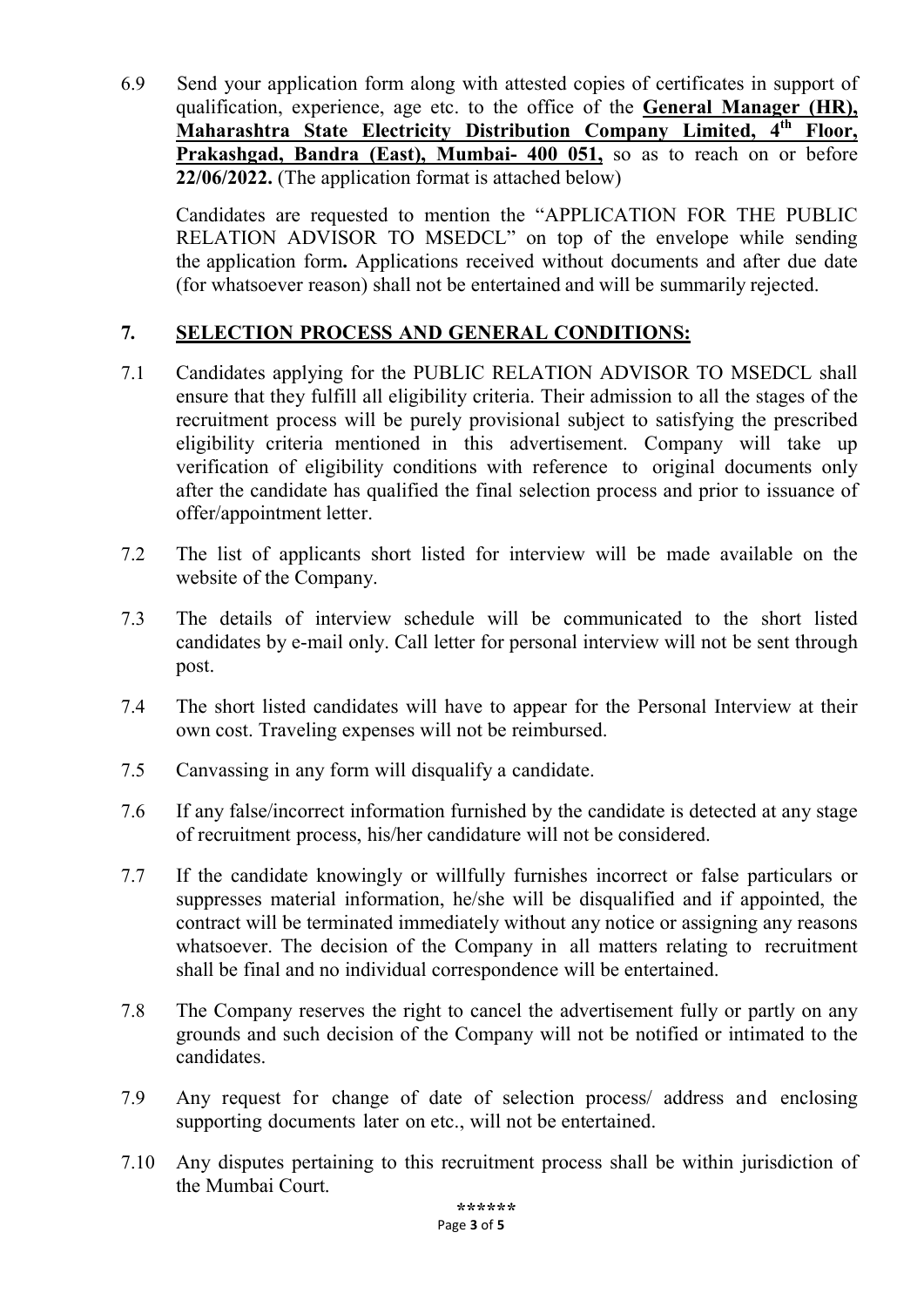

### MSEDCL ADVT. NO. 02/2022

#### "APPLICATION FORM FOR THE PUBLIC RELATION ADVISOR TO MSEDCL"

(Before filling the form, please read the instructions mentioned in the advertisement carefully)

Please Affix your recognizable recent Passport size photograph with sign across

### 1. Name in full: (In Capital Letters)



## 2. Full Address for Correspondence:

| <b>Mobile No.:</b> |                   |  |  |  |  |  |  |  |  |  |  | חד |  |  |  |  |  |  |  |  |  |  |
|--------------------|-------------------|--|--|--|--|--|--|--|--|--|--|----|--|--|--|--|--|--|--|--|--|--|
|                    | <b>E-mail ID:</b> |  |  |  |  |  |  |  |  |  |  |    |  |  |  |  |  |  |  |  |  |  |

- 3. a) Date of Birth:
- $D$  D M M Y Y
- b) Age as on  $23/05/2022$ : Years Months Days (As per S.S.C. Certificate)
- 4. Qualification Details:

### a) Educational / Professional Qualification:

(Attach separate sheet if required)

| Degree / P.G. with name of the<br><b>University / Institution</b> | <b>Year of Passing</b> | Percentage of<br>Marks & Class |
|-------------------------------------------------------------------|------------------------|--------------------------------|
|                                                                   |                        |                                |
|                                                                   |                        |                                |

## 5. Experience\*: Details of posts held from time to time:

(From present assignment to previous one)

| Sr.<br>No | Name of the<br>Organization | Position<br>Held | Pay-Scale &<br>Gross | Other           | Period |    |    | Experience | Nature of<br>Duties in |
|-----------|-----------------------------|------------------|----------------------|-----------------|--------|----|----|------------|------------------------|
|           |                             |                  | emoluments           | perks<br>if any | From   | To | YY | <b>MTH</b> | Detail                 |
|           |                             |                  |                      |                 |        |    |    |            |                        |
|           |                             |                  |                      |                 |        |    |    |            |                        |
|           |                             |                  | <b>Total Exp.</b>    |                 |        |    |    |            |                        |

\* Attach separate sheet if required